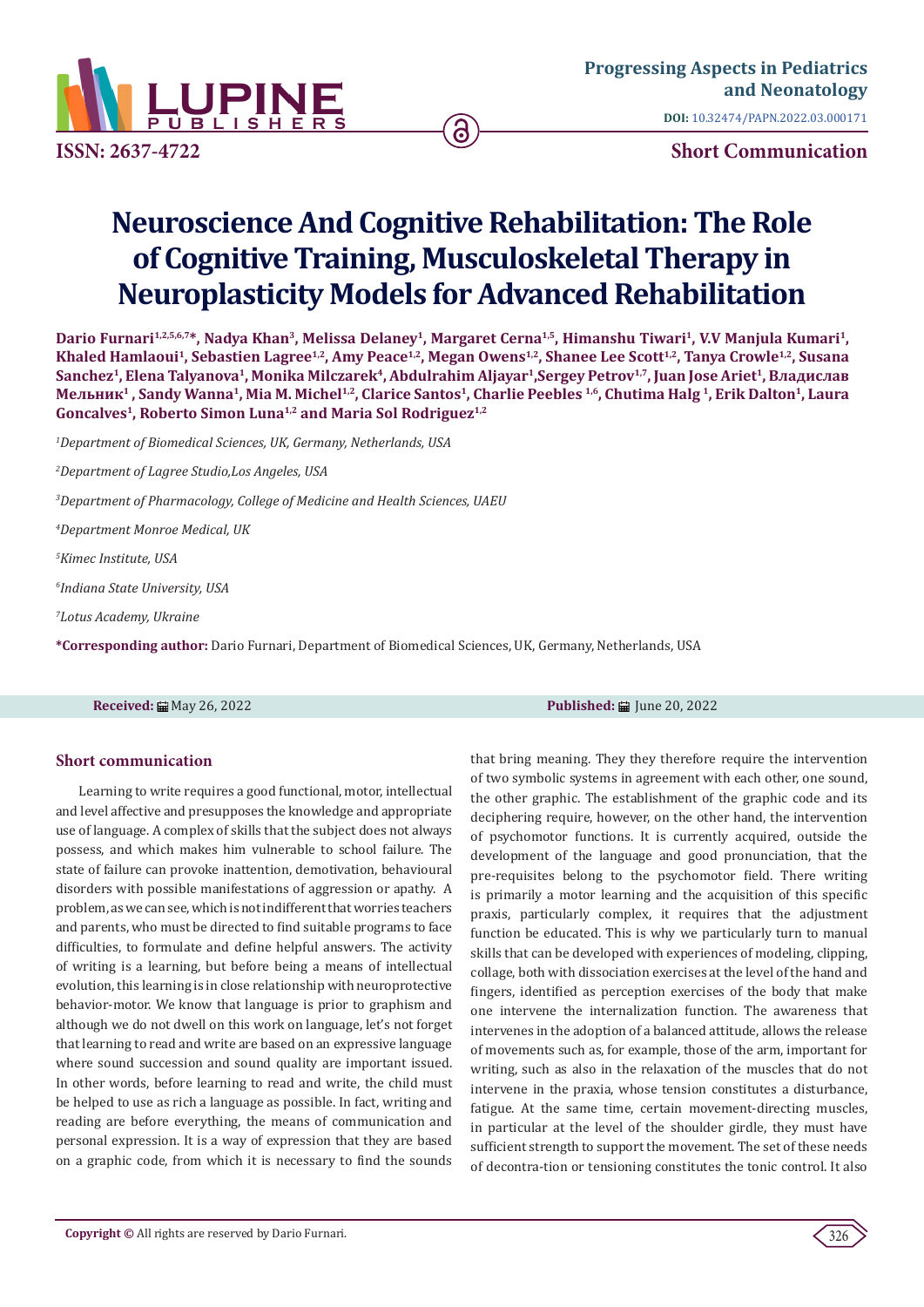intervenes in the subtle play of the pressure exerted by the fingers on the writing instrument. Other attentions, for the prevention of graphic disorder, turn to the rhythmicity of the layout, al speed control, perception and mental representation of space, etc., which we will try to analyze. The rhythm of the track and its orientation from left to right they need to be improved through graphic exercises that focus on prescriptive forms. The speed control and the maintenance of its constancy can be obtained through graphic exercises that use pairs in increasing and decreasing series. The mental perception and representation of space are essential in learning writing. The good visualization and fixation of the shapes, and above all the possibility of respecting their shape succession, imply mastery of a fixed orientation, on which the temporal order depends both in deciphering and in production. Graphic design therefore requires a number of skills: global motor skills and fine motor skills, good laterality, symbolic skills, decoding of the verbal message, correct perception and spatial representation. The evolution of the graphic function, however, is the crowning glory of oculomanual coordination and starts from birth with visual activity and then translates into prehension and manipulation of different objects from the palmar grip to the opposition of the thumb). It is a long one up to 16-18 months characterized by exploration of the surrounding environment, in the which is the first graphic activity. Stages of graphism The origin of the doodle can be found in the many exploration experiences the environment by the child, in his desire to discover the characteristics of the objects and in his desire to assert himself, to leave "traces": in fact, I attempts by the 6-8 month old baby to trace finger marks on food, on land, on water. The first scribble, intended as a graphic sign, left by a pencil guided by the hand, appears usually around 18 months. It is initially a recreational-motor activity: the child does not tend to associate the instrument with the track and the movement that produces it. This first graphic activity is an evolution of manipulation and is located in the stage of "impulsive graphism". There characteristic of this graphics is that it initially solicits the dominant hand and is therefore an index of dominance. It is an impulsive path consisting of rhythmic tonic discharges (with a tempo weak and strong) and oriented from left to right for a right-handed, from right to left for a left-handed. Subsequently, when the child has acquired a good prehension and an adequate one motor efficiency, the eye will follow the hand and then guide it in a visuomotor integration more and more refined.

The scribble therefore becomes more organized; the ability to inhibit and control movement it allows the passage from the impulsive to the controlled one: we are in the stage of "graphism checked ". This step can be mediated first by activities that involve the use of large surfaces, then smaller surfaces to help understand the contour lines of a figure. The visual control of the outline of a figure brings automation into play of the visual pursuit. During the third year of life, the graphic line assumes the sign value, the child discovers his own personality and can represent the design of the "little man". And starting from this period that graphism brings into play the symbolic function. This stage called representative graphics "(4 years) is the expression of the graphic

symbolic function, with elements even ghostly of reality. From this moment, the drawing increasingly manifests the experience lived and is enriched with the cognitive and intellectual maturation, personalizing in relation to the evolution of affectivity. There the next phase is that of "unrepresentative graphism" (5 years) where they are represented plastic objects without reference to reality. This process takes place parallel to knowledge of geometric shapes and the perception of space. It is in this period that you do they offer pre-writing exercises that allow you to coordinate eye-hand movements. Laterality problems and body pattern orientation The laterality and orientation of the body pattern are very important for the 5-7 child years that will have to solve numerous difficulties in relation to school learning. We now know that at 4 years of age the preferential laterality of the child is not consolidated, even if not few children reinforce a predominance of the right or left side. The laterality (which stabilizes between 6 and 8 years) is a function of a dominance that gives one of the hemispheres the initiative of the organization of the motor act that will lead to learning and consolidation of the praxies. It is important that the child organizes his global motor activities on his own and this is the action fundamental education to access a homogeneous and coherent laterality. We said that I 4-year-olds have not yet consolidated a preferential laterality, but under pressure of the educational environment some subjects of this age use the right hand for certain activities, such as the graphical ones, but remain left-handed as regards the directing eye or the foot. The teacher's attitude must therefore be directed towards observation and knowledge of true dominance, though not so much writing tests, which often do not account for the true dominance, but through motor activities in situations of spontaneity. The tests of speed and strength at the level of the upper limbs will be those that allow the teachers to regain genetic dominance. The search for dominance of the lower limbs will then be a confirmation of the results obtained in the tests previous. However, there may be discrepancies between visual dominance and motor dominance. It's here the role of observation is very important: observe the hand chosen spontaneously in the tests of force, the possible contradiction between the launch of force and the launch of precision etc. When there is no hand-eye agreement, a learning phase of the longer writing, completing school work with a specific re-education and a job psychomotor method. The motor problems involved in writing The child who enters the first grade should be characterized by a rhythmic motor skills spontaneous, free and controlled, supported by an attention paid to more and more acquisitions specifications. For many children, however, these skills have not been achieved. The need to improve manual activity, coordination and precision of fine gestures, addresses these children towards a long list of experiences that want to see the subject engaged in modeling, in cutout, in collage, in DIY, in manual and digital exercises with cushions sand, in dexterity exercises, refinement of prehension, etc .; as well as exercises aimed at familiarization with the keeping and use of the tracer or scriptural tool, such as, for example, graphic exercises to obtain regular and precise paths that are part of the work of eye-manual coordination. The graphic exercises on the prescriptive forms allow the child the acquisition of the rhythm

**Citation:**Dario Furnari, Nadya Khan, Melissa Delaney, Margaret Cerna, Himanshu Tiwari, et al. Neuroscience And Cognitive Rehabilitation: The Role of Cognitive Training, Musculoskeletal Therapy in Neuroplasticity Models for Advanced Rehabilitation. Prog Asp in Pediatric & Neonat 3(5)- 2022. PAPN.MS.ID.000171. DOI: [10.32474/PAPN.2022.03.000171](http://dx.doi.org/10.32474/PAPN.2022.03.000171)

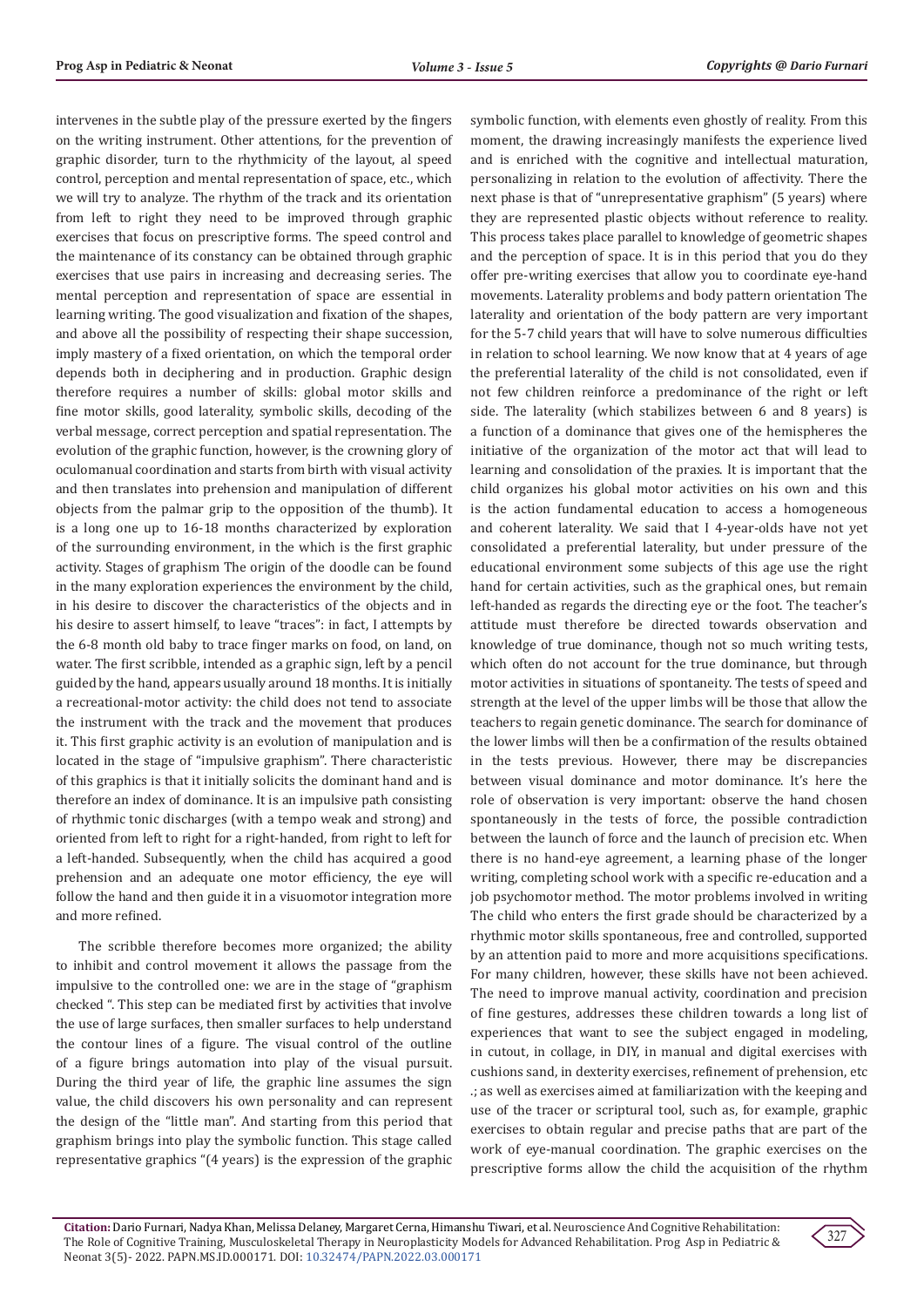of the track, an orientation from left to right, as well as constant speed control and maintenance. Furthermore, all these experiences ask to be completed with the perceptive work of dissociation of the fingers which brings into play the function of internalization. It seems unthinkable, however, to want to re-educate the mobility of the fingers before the child has achieved a segmental awareness of the upper limb, in particular of the hand. Internalization is difficult to achieve in children between six and eight years old, so dream of starting to educate the segments that are easier for the child to control. The internalized attention will be directed to the discovery of the movements of the arms, hands and fingers, and control of the hands and fingers on defined positions of the arms and forearms. Subsequently the awareness of the mobility of the body axis (of the spine, head, pelvis, shoulder blades will allow you to better identify movements and achieve one greater independence of the arm in relation to the body axis. This last aspect is a lot important to prevent school deformations, often caused by parasitic school contractions, which constitute real synkinesias during sign-writing figuration. To make the dissociation of movements possible, it is essential to train the child to voluntary relaxation, this means making the child take control first consciously and then unconscious on the degree of tension of his muscles and therefore be able to leave others to rest muscle groups. Relaxation that has as its object tonic control at the level of the upper limb has effects on the ease, ease and speed of the writing movement. While knowing that true relaxation requires a mental level and capable of maturing that is not reached until 7-8 years, we are still required to obtain a situation of distension to improve the independence of the arms and torso, hands: "forearms, using the decontrazione. Awareness of the degrees of, muscle tension and, in particular, of decontrazione must be completed then: by a re-education to breathing.

The breathing associated as it is with the perception of one's body, calls into play the game of chest and abdomen but also of the internalized attention that controls general relaxation and the segmentary one. The close relationship between breathing and general child behavior pays attention to the education of conscience and the subsequent control of the respiratory act, important elements of body shape education. Awareness will also have to intervene in postural work, an adjustment that is one way essential to work on the tone in a global way. We must not think of the rest, that the child manages to naturally maintain the position of the body because it is an acquisition (that of correct posture) very slow. When the child is confronted with the adjustment graphic the commitment is so broad that it is unable to maintain its position, since postural automatisms will not easily come into play; therefore, we will have to work on it in a way particular. From this analysis it emerged that the motor problems inherent in learning to write in particular, they concern some aspects, among which, starting from the last considered, we find the postural adjustment while sitting, important to acquire the best position to be able to to write. segmental relaxation useful for axis stability and upper limb relaxation for graphism. the control of motor skills, in particular that of the hand and fingers, by associating with this is a more targeted work of perception of the proper body that looks at dissociation of the hand and fingers. Perceptual and spatiotemporal problems in learning to write. The writing experience requires the imitation of a movement from left to right with copying of alphabetical symbols in succession among them. Added to this is the need to identify sounds and to combine them with alphabetic symbols, therefore achieve the phoneme / grapheme construct. The evolution in the writing representation also requires the acquisition of an organization space-time that requires the child's understanding of the transition from succession temporal before / after according to the left / right code, necessary for graphic transcription. The assumption of these skills goes through methodical psychomotor work which will allow the subject to deal positively with school learning. Sounds and perceptions of forms In written language it is not uncommon to meet children who have perceptual-hearing difficulties, such as to slow down the correct analysis of the sound signals of each letter. The refinement of the perceptive-auditory discrimination ability occurs gradually, through various and frequent opportunities for contact with concrete or figurative reality. Subsequently it does perfect and can be transferred to the conventional symbolic level of the signs of writing. In fact, there are some children who have hearing problems that are not equivalent to deafness: they are children who hear but do not perceive the different phonemes. These uncertainties pose the pupil of faced with a difficulty of perceptual order and another of symbolic order. therefore, it is necessary develop situations that we could define as "noise identification" used in the method Montessori. Next it will be necessary to bring the child to identify the different noises in consecutively, so that memorization can also be developed, an important requirement for learning. the next step will be identification with graphic symbolization: to a specific sound transcription of the graphic code will be requested. At 4-5 years old the child is in the Euclidean space stage and moves towards a space geometric with mental representation. It has the different elements as its reference point of space, organized starting from geometric shapes. The recognition of geometric shapes basic, round, square, triangular, etc. it is fundamental to arrive at the graphic transcription. This urges the mental representation of space that has not yet finished at 6 years old which rests precisely on geometric shapes. It is important that the child experience from a point of motor view of these forms and, therefore, first trace geometric shapes with the help of ropes, large squares, large circles and then make the evolutions outside, around or within the forms. These activities are then carried out on an appropriate scale for manipulable and associated forms to graphism. This goal can be completed by learning about signs differently oriented with graphic reproduction and reproduction of other more complete forms deriving from the curve o from the stretch, which were first performed through movement. It is a work made first with models, then by heart. Soliciting memory and discrimination of forms will gradually lead to the structuring of the graphic space, with drawings.

**Citation:**Dario Furnari, Nadya Khan, Melissa Delaney, Margaret Cerna, Himanshu Tiwari, et al. Neuroscience And Cognitive Rehabilitation: The Role of Cognitive Training, Musculoskeletal Therapy in Neuroplasticity Models for Advanced Rehabilitation. Prog Asp in Pediatric & Neonat 3(5)- 2022. PAPN.MS.ID.000171. DOI: [10.32474/PAPN.2022.03.000171](http://dx.doi.org/10.32474/PAPN.2022.03.000171)